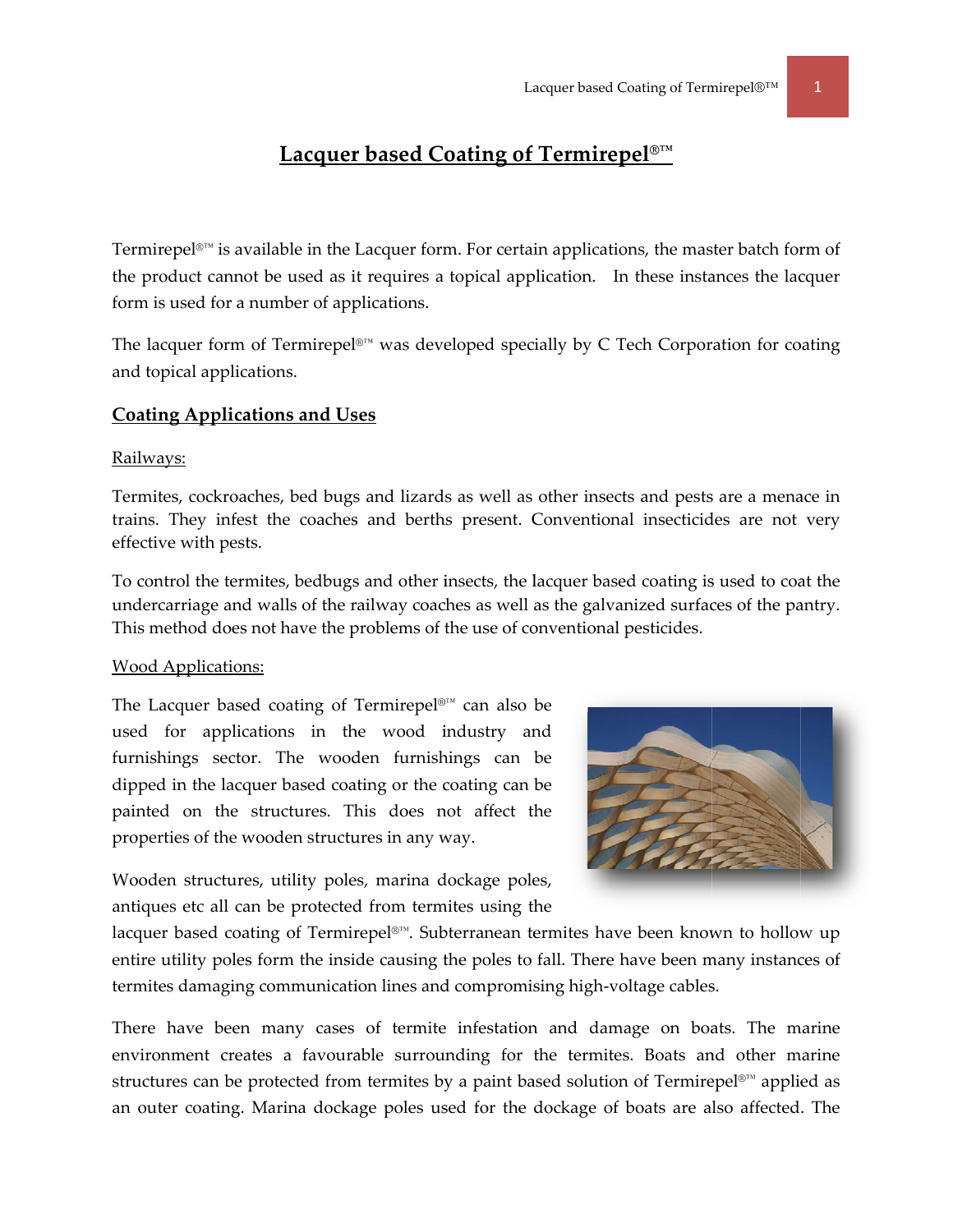poles are inserted into PVC sleeves and the space between the poles can fill with water and provide a safe area for termites. Both subterranean as well as drywood termites can live in these areas. A coating of the Termirepel®™ lacquer will protect these structures from damage.

It is an ideal way to protect wooden structures from termites.

#### Wires and Cables:

Existing wires and cables face damage due to termites damaging them. Subterranean termites cause large damage to underground wires and cables. The Termirepel®™ based lacquer can be used to coat the wires and cables protecting them from termite attack. In this case replacement of the wires and cables is avoided.

Thus even existing wires and cables which would need to be changed in case of termite damage can be protected with the lacquer.

### Pest protection in homes:

The Termirepel®™ based lacquer is also used for pest protection in homes and residential areas. It can be used to coat the interiors of the structures to deter termites. Existing furnishings and walls can be coated to prevent infestations

## **Salient Features**

- Non-toxic
- Non-hazardous
- Environmentally safe
- Acts as an aversive
- Can be customized according to customer requirement
- Suitable for a number of solvents
- Not a deterrent to humans
- No toxic fumes
- Life Span depends on final coating application
- Safe for use by workers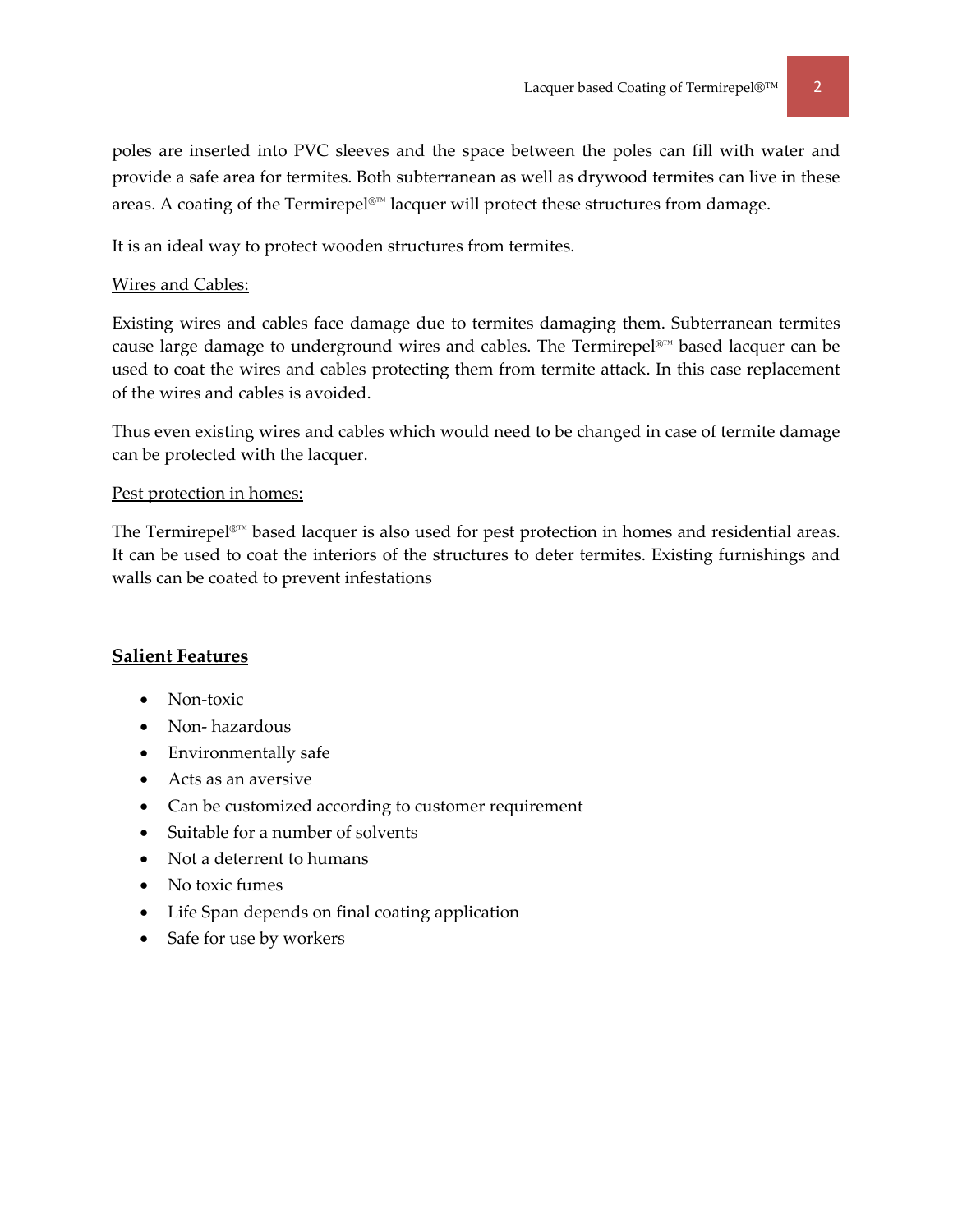#### **Project with Indian Railways**

The Indian railways are the largest railway network in Asia transporting about 30 million passengers and more than 2 million tons of freight daily. Termites, cockroaches, bedbugs, lizards and other insects are nuisance to commuters as well as a carrier of diseases.

The pantry coach is usually infested as termites use it for food and shelter. Railway coaches are also a breeding ground for insects like termites, cockroaches, bedbugs and lizards.



Conventional treatments such as fumigation, using glue boards, rodent traps, use of toxic rodenticides and insecticides have limited effectiveness and are also unhygienic as well as toxic.

To overcome the pest problem in trains and also to provide a suitable solution C Tech Corporation developed the lacquer based solution of Termirepel<sup>®™</sup>. Termirepel<sup>®™</sup> ensures that the non target species and humans are not harmed while the pests to be repelled are effectively controlled. C Tech Corporation has undertaken extensive testing in various zones of the Indian



Railways- the South Western zone, the Konkan zone, Northern Zone and the Central zone.

In the South Western Railways, extensive trials for bedbugs and other insects were carried out. The South Western Railway covers the Hubli division, Mysore division and Bangalore division.

The coaches were selected after collaboration with the personnel from South Western Railways including senior representatives.

The AC coaches selected were painted with the lacquer as part of the testing procedure. The painting of the coached was undertaken in 2 stages, the painting of the body panel and the painting of the interiors. The undercarriage was painted initially. The galvanized surfaces were coated with the lacquer based Termirepel<sup>®™</sup>.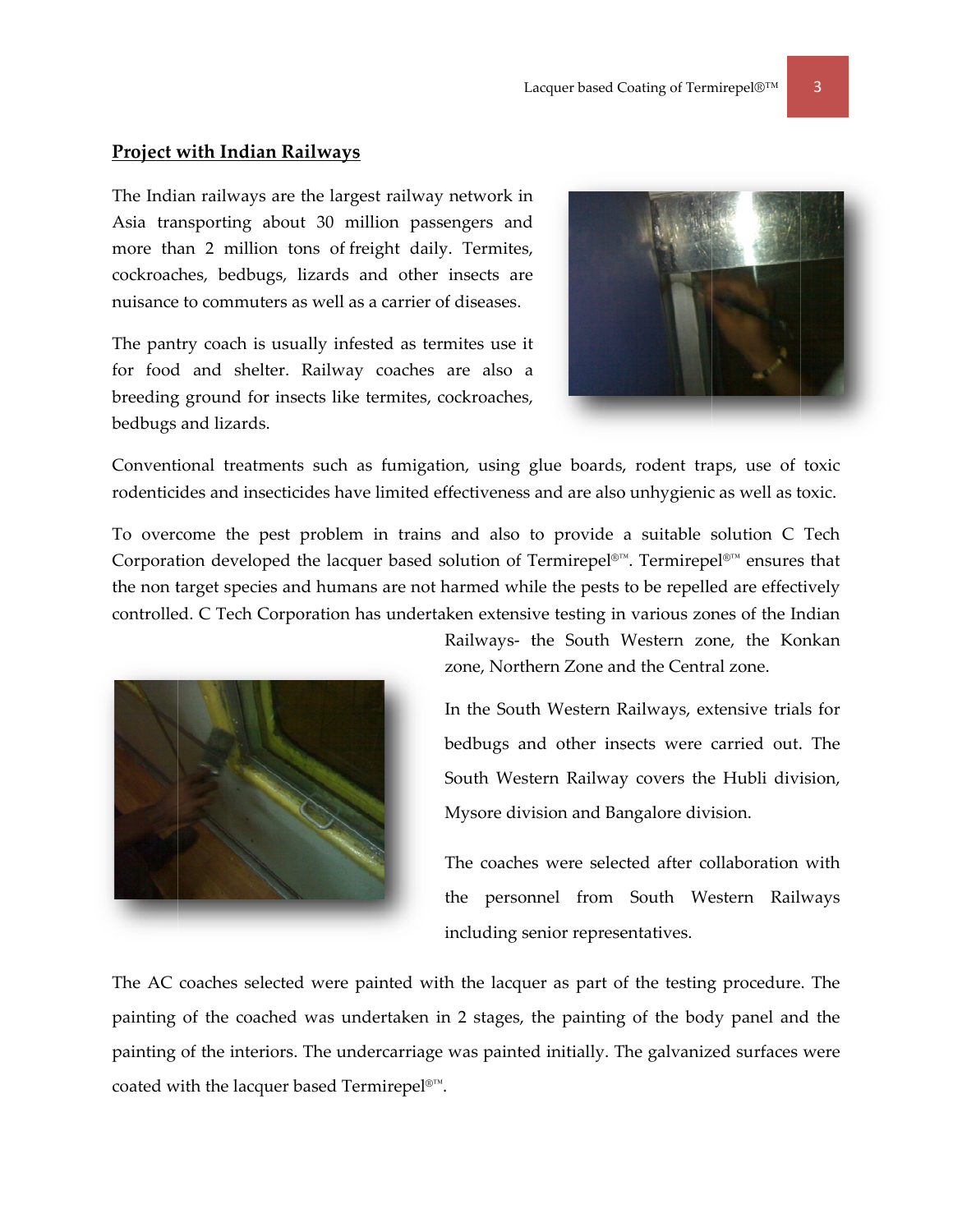The interiors of the pantry coach, the window sides, seat corners, electric board, pantry storage area, dustbin, and lavatory were all painted. The sides and bottom of the body panel were also painted.

The coaches were put in the rolling stock and tested along with coaches which were treated with conventional pesticides running along the same route at the same time.

After this a testing protocol was followed along with inspections by representatives from C Tech Corporation and Hubli Coach Care Centre.



The inspections of the treated coaches as well the untreated coaches were carried out. A feedback was also taken from the representatives, the attendants and personnel in the coaches. The pantry manager and pantry personnel were also asked about the effectiveness of Termirepel<sup>®™</sup> in the pantry since the food present in the pantry makes it susceptible to pests. Every 2 months a complete inspection of the treated coaches was carried out.

The lavatory, which is one of the most vulnerable areas for roaches, the area outside the lavatory, resting area for the passengers, under the seats, bed linen storage area was checked. No sign of infestation was noted. The storage room acts as a habitat for roaches due to its damp and dark conditions, was found free of roaches and other insects as well. A large difference was found in the pests seen in the coaches which were treated with Termirepel<sup>®™</sup>.

Termirepel<sup>®™</sup> being completely non-toxic and non-hazardous and environmentally safe is ideal for use even in pantry car and can safely be used to deter the rodent problem.

#### **Usage**

The Lacquer coating is easy to use and apply. The Termirepel<sup>®™</sup> is mixed with the lacquer in a ratio of 1:100 by simple mixing and the surfaces are painted. The mixture is blended by means of a blender before application. After which the paint was applied to the surface to be coated in uniform strokes. Standard painting procedures are used.

Wooden surfaces and walls require 1 coat while galvanized surfaces require 2 coats.